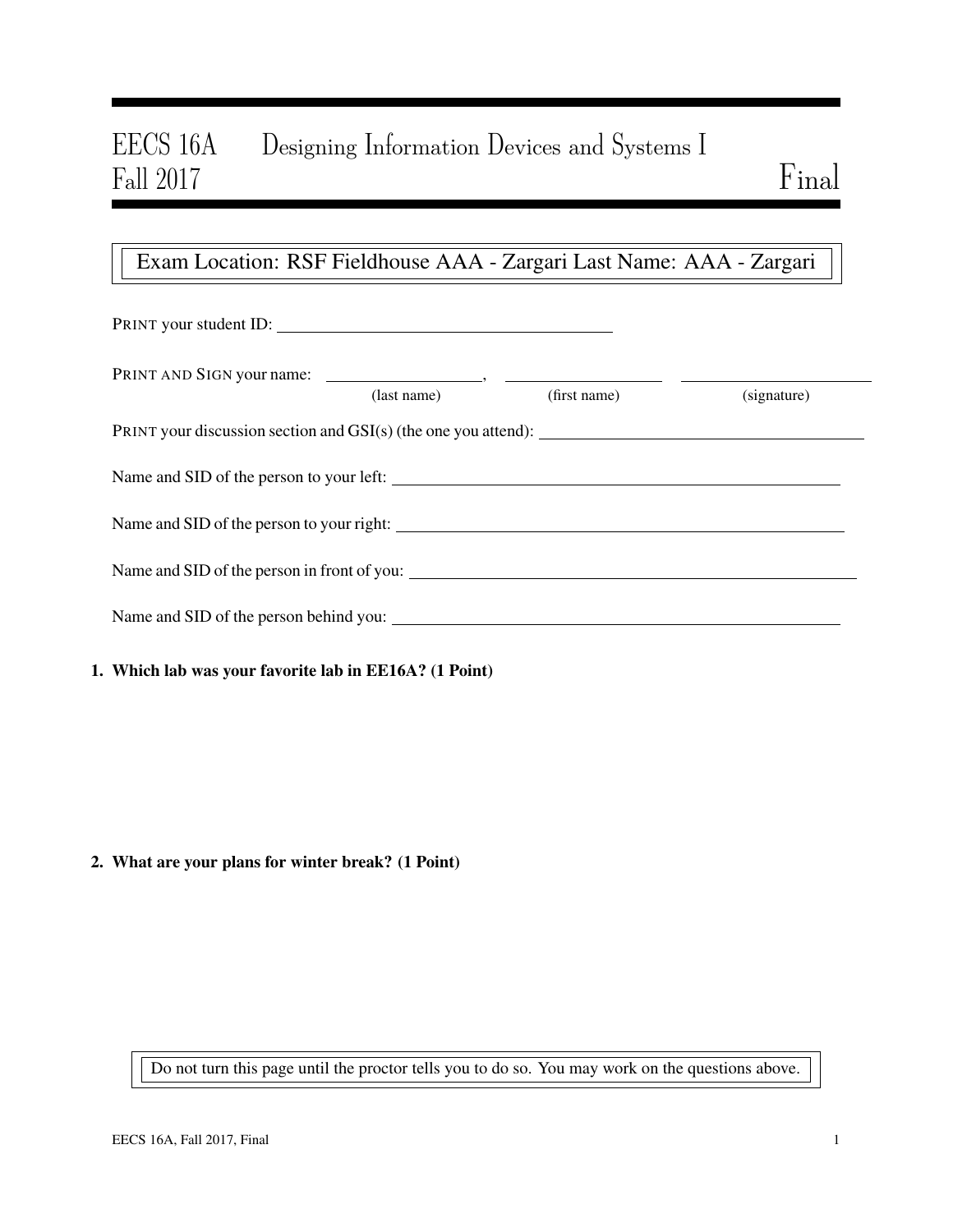Extra page for scratchwork.

If you want any work on this page to be graded, please refer to this page on the problem's main page.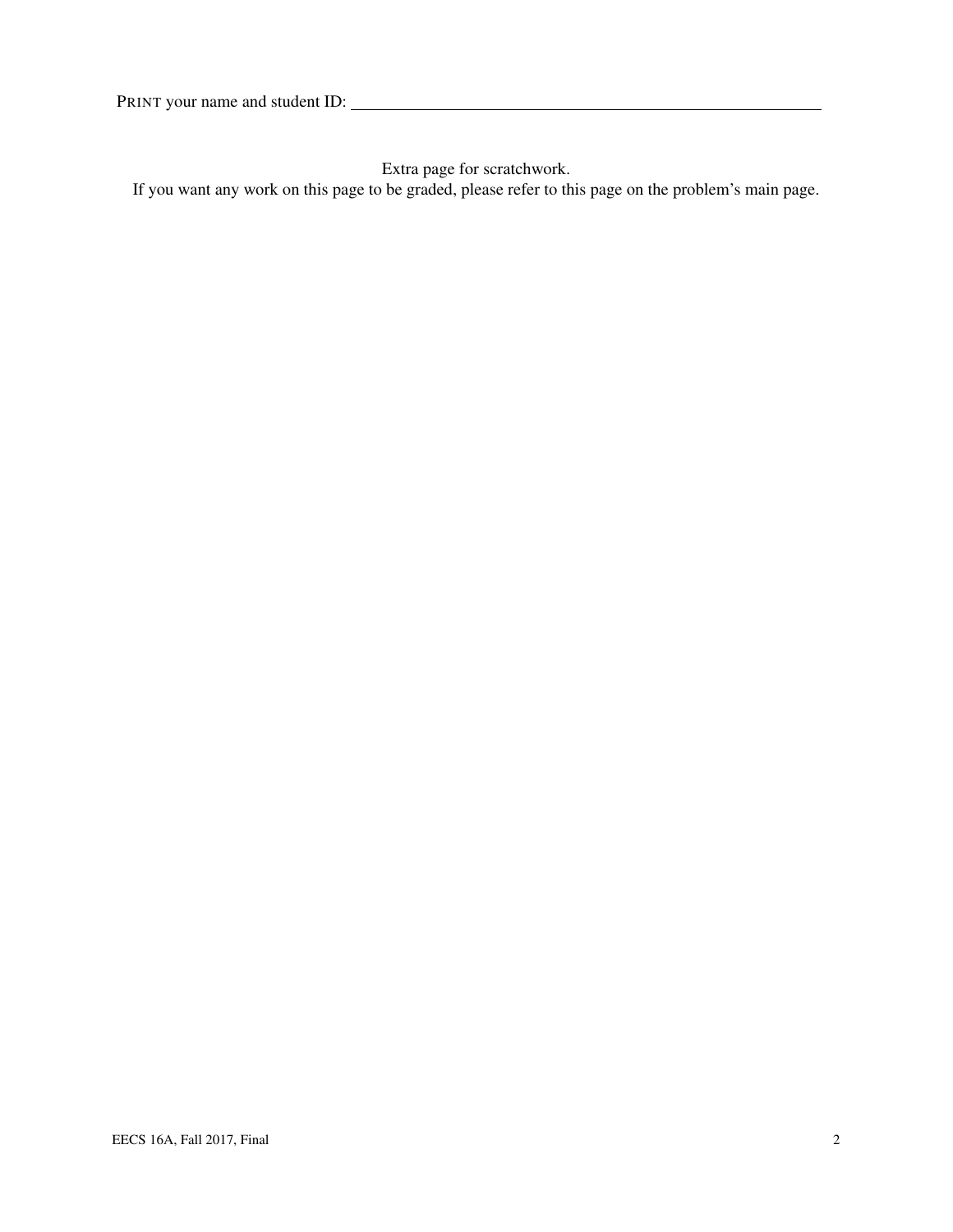# 3. Mechanical Correlation (4 Points)

Given  $\vec{a} =$  $\sqrt{ }$  $\overline{1}$ 1 2 3 1  $\int$  and  $\vec{b}$  =  $\sqrt{ }$  $\overline{1}$ −1 1 1 1 , and that  $\vec{a}$  and  $\vec{b}$  are both circular (repeating) signals, **indicate (by circling**)

# it) which of the vectors below correspond to the cross correlation of  $\vec{a}$  with  $\vec{b}$ .

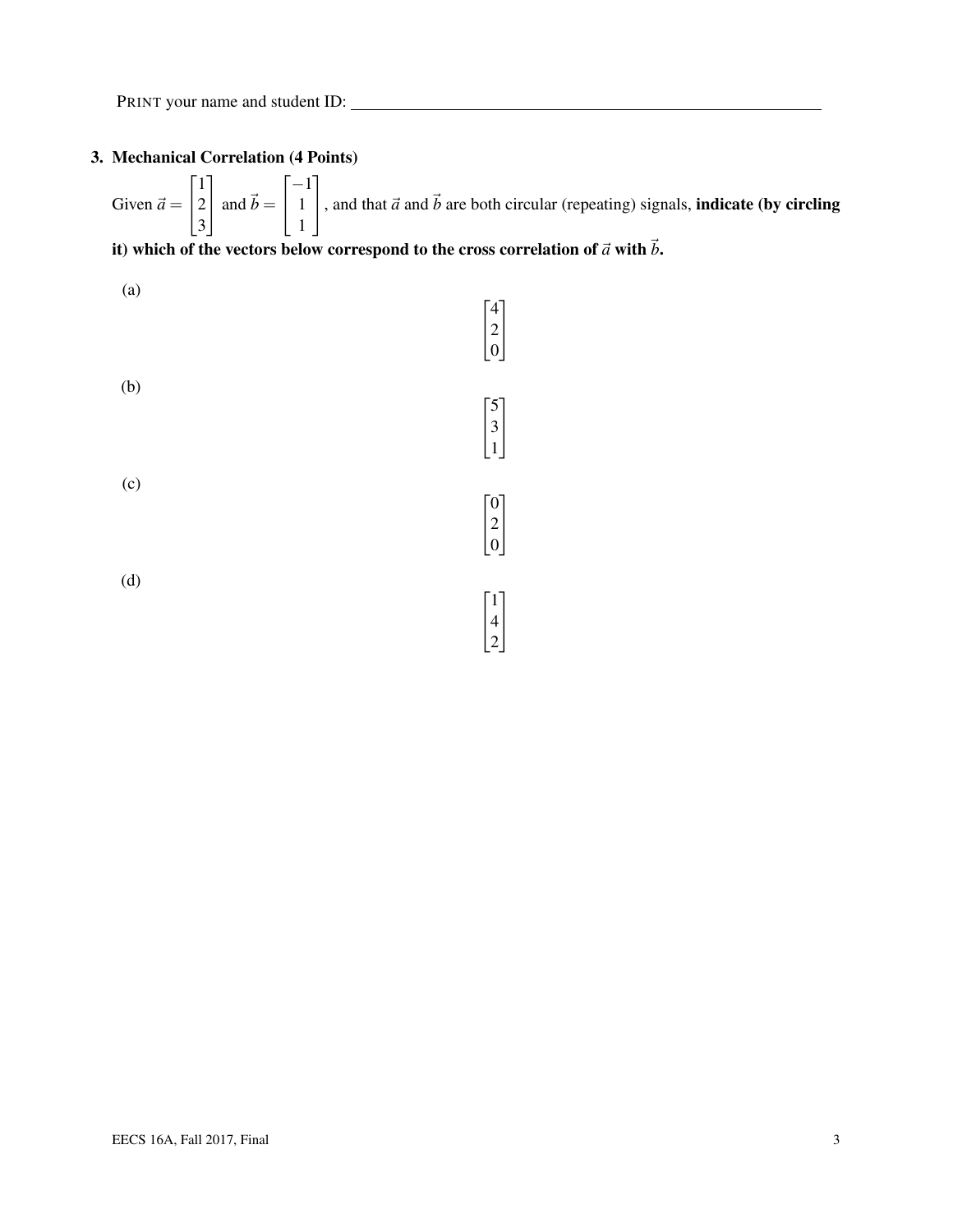## 4. Mechanical Gram-Schmidt (5 Points)

Find a set of orthonormal vectors  ${\vec{u}_1,\vec{u}_2}$  that spans the same subspace as the set of vectors  ${\vec{v}_1,\vec{v}_2}$ **given below.** The vector  $\vec{u}_1$  must be a multiple of  $\vec{v}_1$ , that is  $\vec{u}_1 = \alpha \vec{v}_1$  for  $\alpha \in \mathbb{R}$ .

$$
\left\{\vec{\nu}_1 = \begin{bmatrix}1\\1\end{bmatrix}, \vec{\nu}_2 = \begin{bmatrix}1\\0\end{bmatrix}\right\}
$$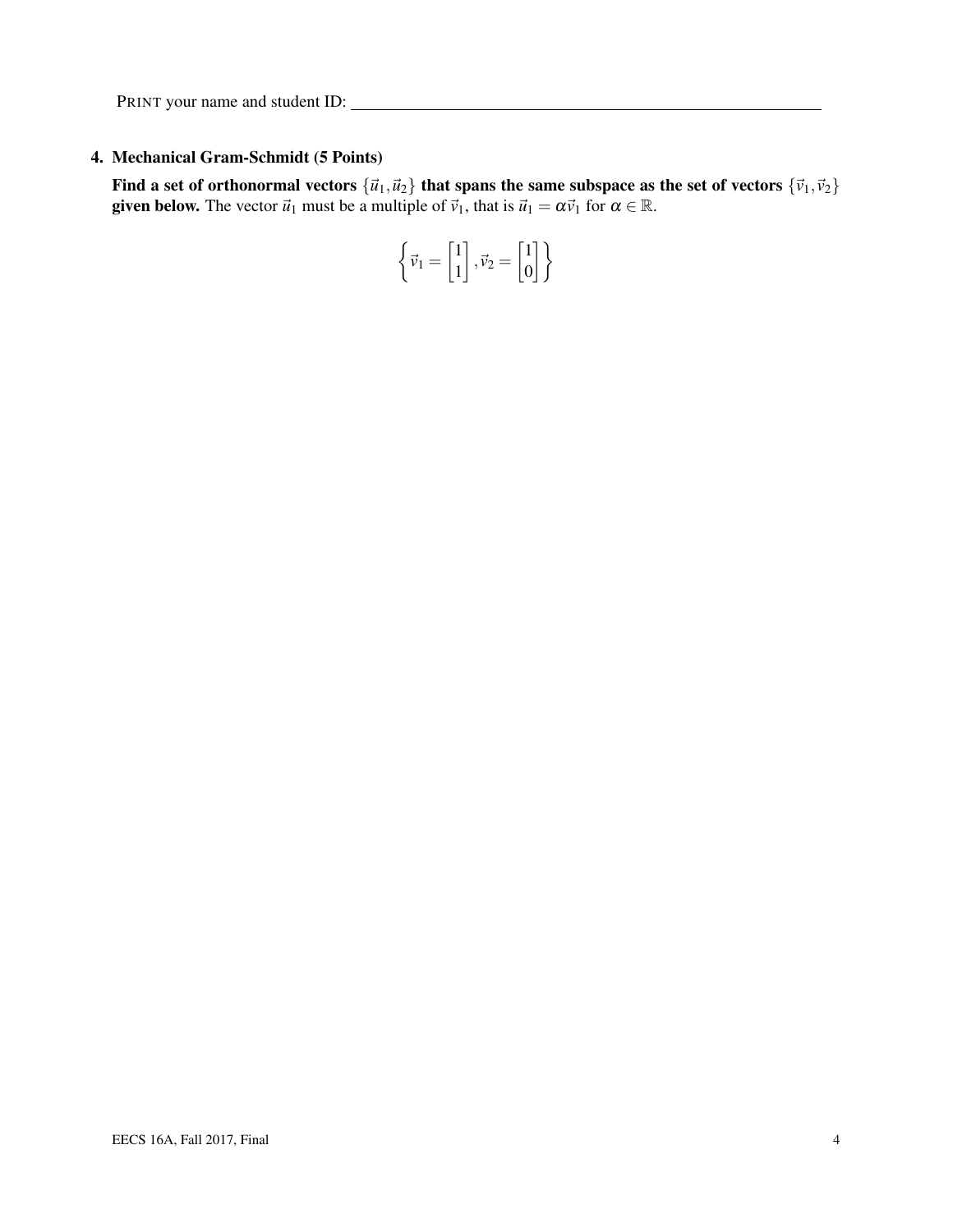#### 5. Capacitive Touch Revisited (18 Points)

In this problem, we will design a capacitive touch-sensing circuit without switches.

(a) (4 Points) A capacitor with capacitance *C* is driven by a voltage source  $v_s(t)$  as shown below. **Derive** an expression for the current through the capacitor  $i<sub>C</sub>(t)$  when the voltage source has the timedependent value shown in the plot below (i.e.  $v_s(t) = k * t$  where *k* is the slope). Your expression for  $i_c(t)$  should be in terms of *C*,  $V_0$ , and  $T_0$ . (Hint: Use nodal analysis and/or any other circuit analysis technique and the slope of  $v_s(t)$ .)



(b) (2 Points) For this problem, we will model the finger touch as having increased the capacitance from *C* to *C* +  $\Delta$ *C*, as shown below. Find the current *i<sub>C</sub>*(*t*) for the new circuit shown below.

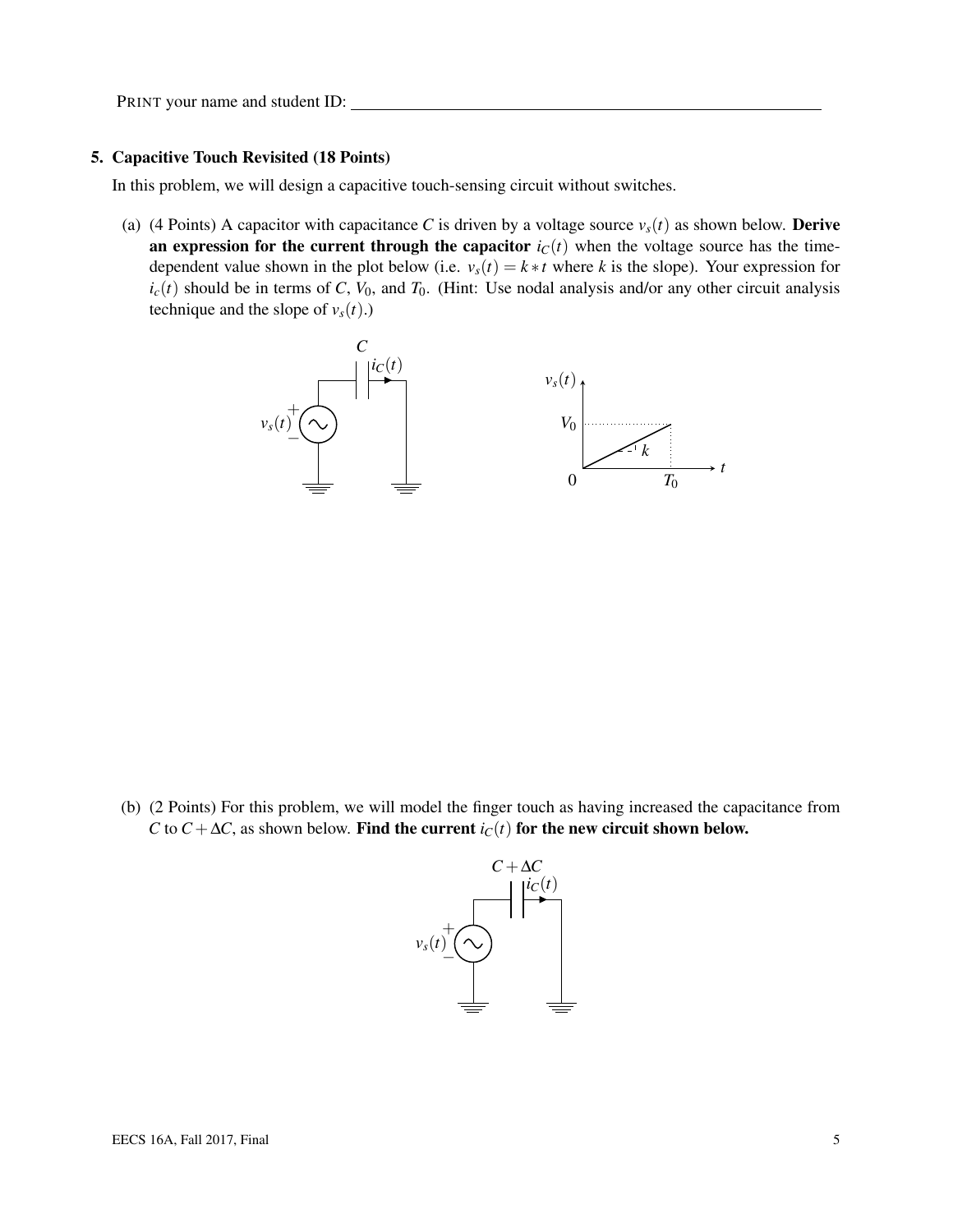(c) (4 Points) **Derive an expression for**  $v_o(t)$  for the circuit below in terms of *R* and *I*(*t*).

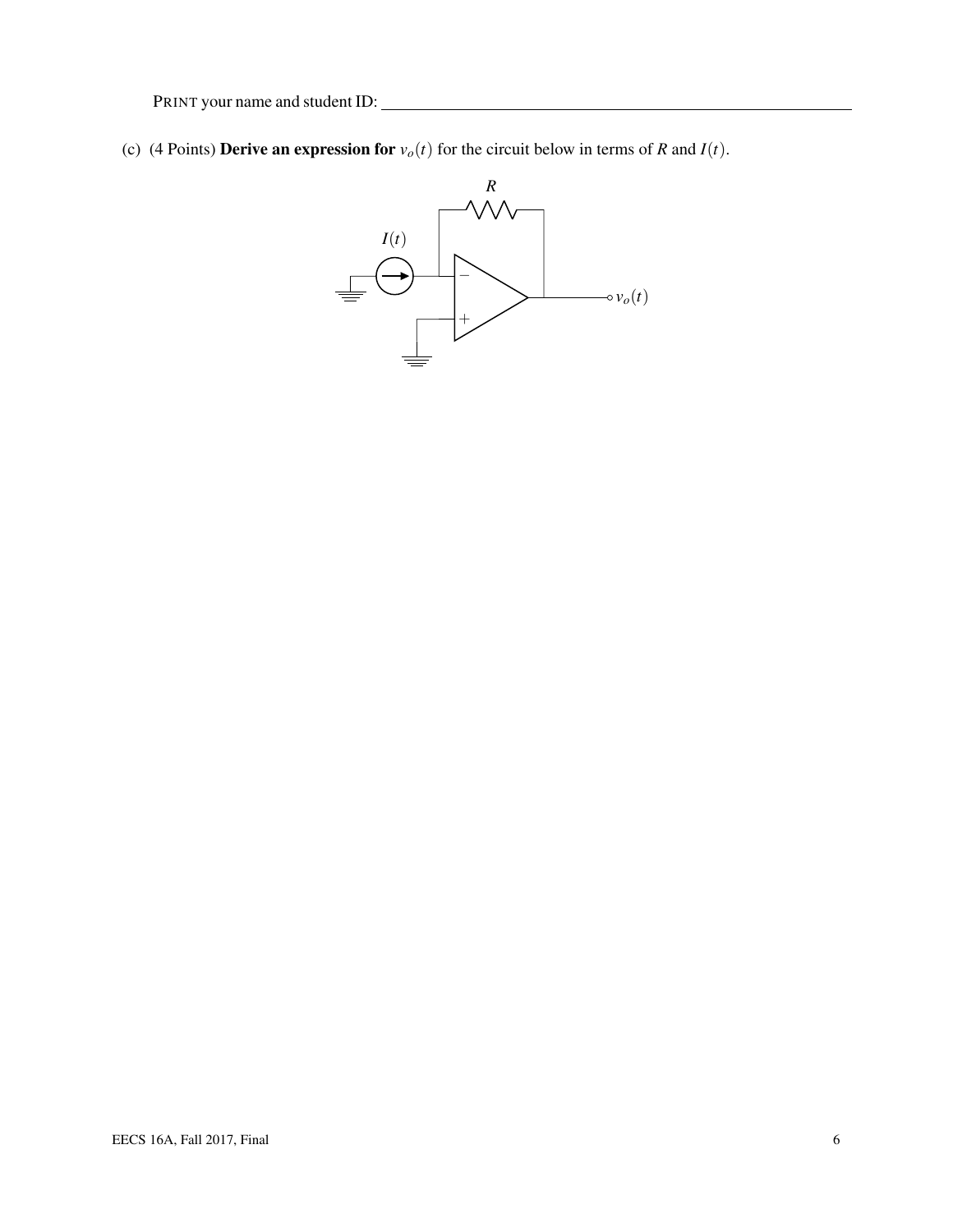### (d) (8 Points) Now let's design a circuit whose output voltage is proportional to the capcitance of the touch screen capacitor (i.e.,  $V_{\text{out}} = \alpha C_{\text{touch}}$ , where  $\alpha \in \mathbb{R}$ )

You can only use the following components: the "ramp" voltage source  $v_s(t)$  from part (a), constant (DC) voltage sources, op-amps, resistors, and the touch screen capacitor (C<sub>touch</sub>). Clearly label all components that you use in your circuit. If you use a constant (DC) voltage source, clearly label its voltage. If you use the ramp voltage source, provide the value of its slope (*k*).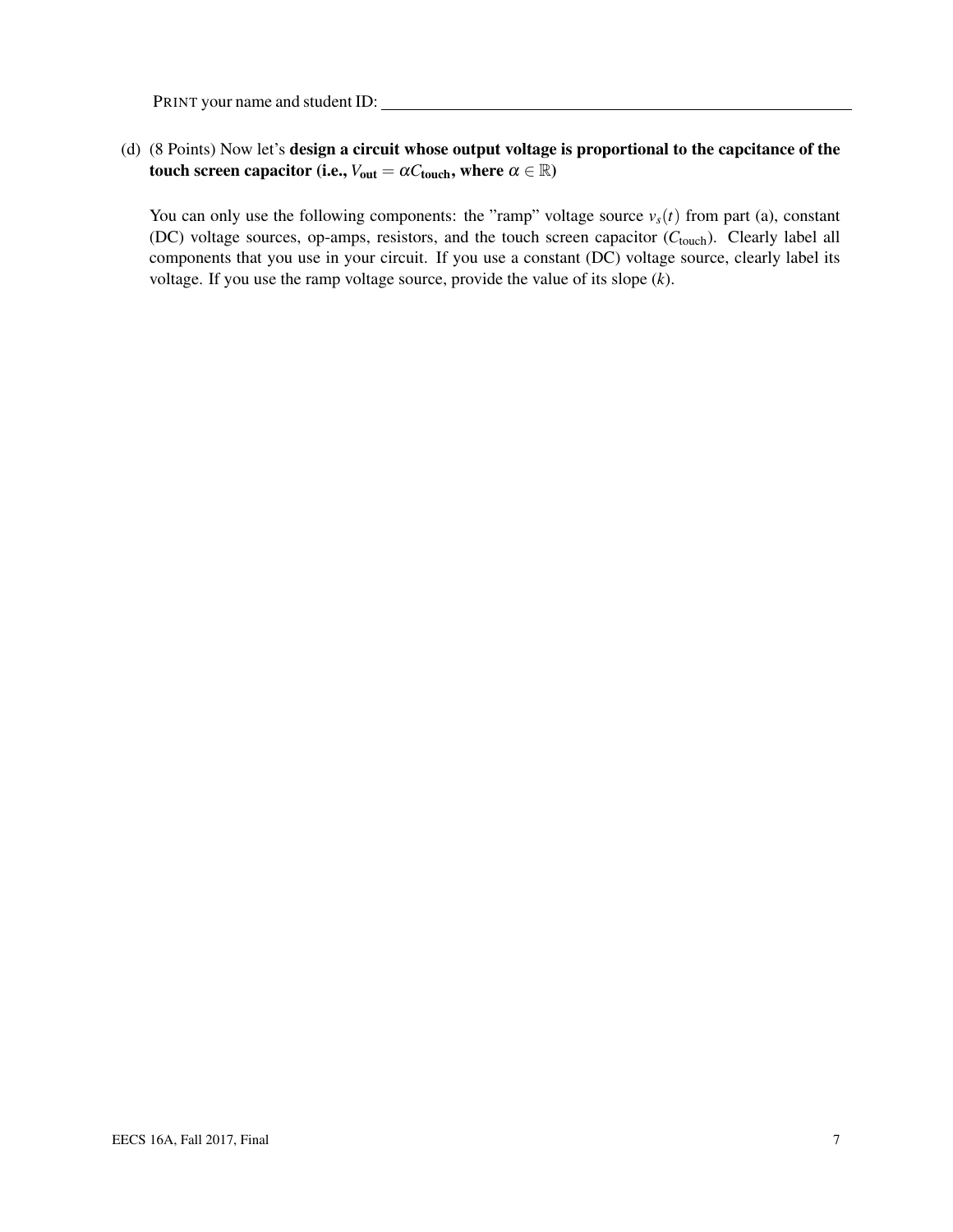Extra page for scratchwork.

If you want any work on this page to be graded, please refer to this page on the problem's main page.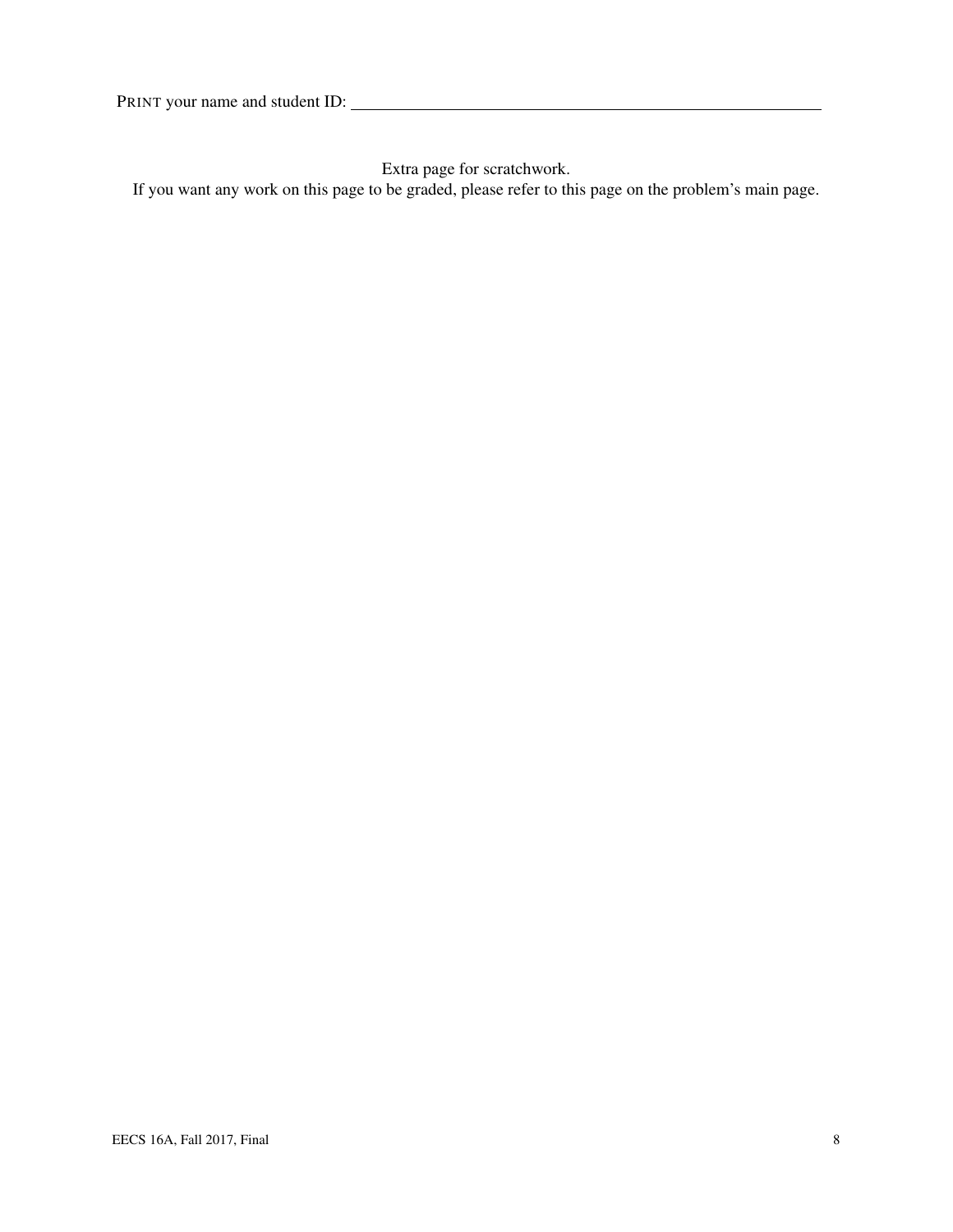#### 6. Eigenvectors (13 Points)

Consider a matrix  $\mathbf{A} \in \mathbb{R}^{3 \times 3}$  with eigenvalues  $\lambda = 1, 2, 3$ , and corresponding eigenvectors  $\vec{v}_1$ ,  $\vec{v}_2$  and  $\vec{v}_3$ respectively. Let the matrix  $\mathbf{B} = \mathbf{A}^3 - 6\mathbf{A}^2 + 11\mathbf{A} - 6\mathbf{I}$ .

(a) (5 Points) Find  $B\vec{v}$ , where  $\vec{v}$  is one of the eigenvectors of A. *Hint:*

 $\lambda^3 - 6\lambda^2 + 11\lambda - 6 = (\lambda - 1)(\lambda - 2)(\lambda - 3)$ 

(b) (4 Points) Find all the eigenvalues of the matrix B.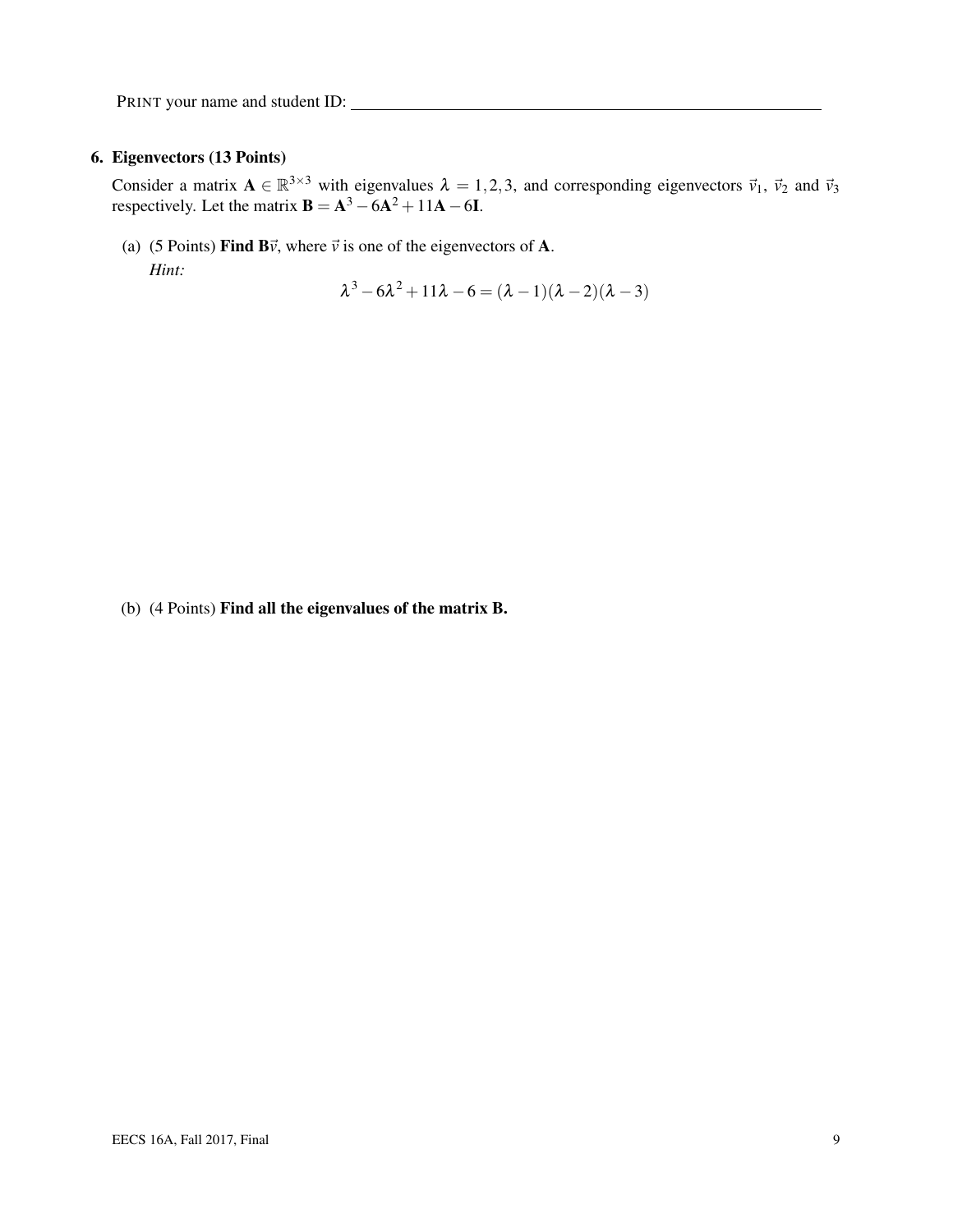(c) (4 Points) Write out the numerical values in the  $3 \times 3$  matrix B and justify your answer.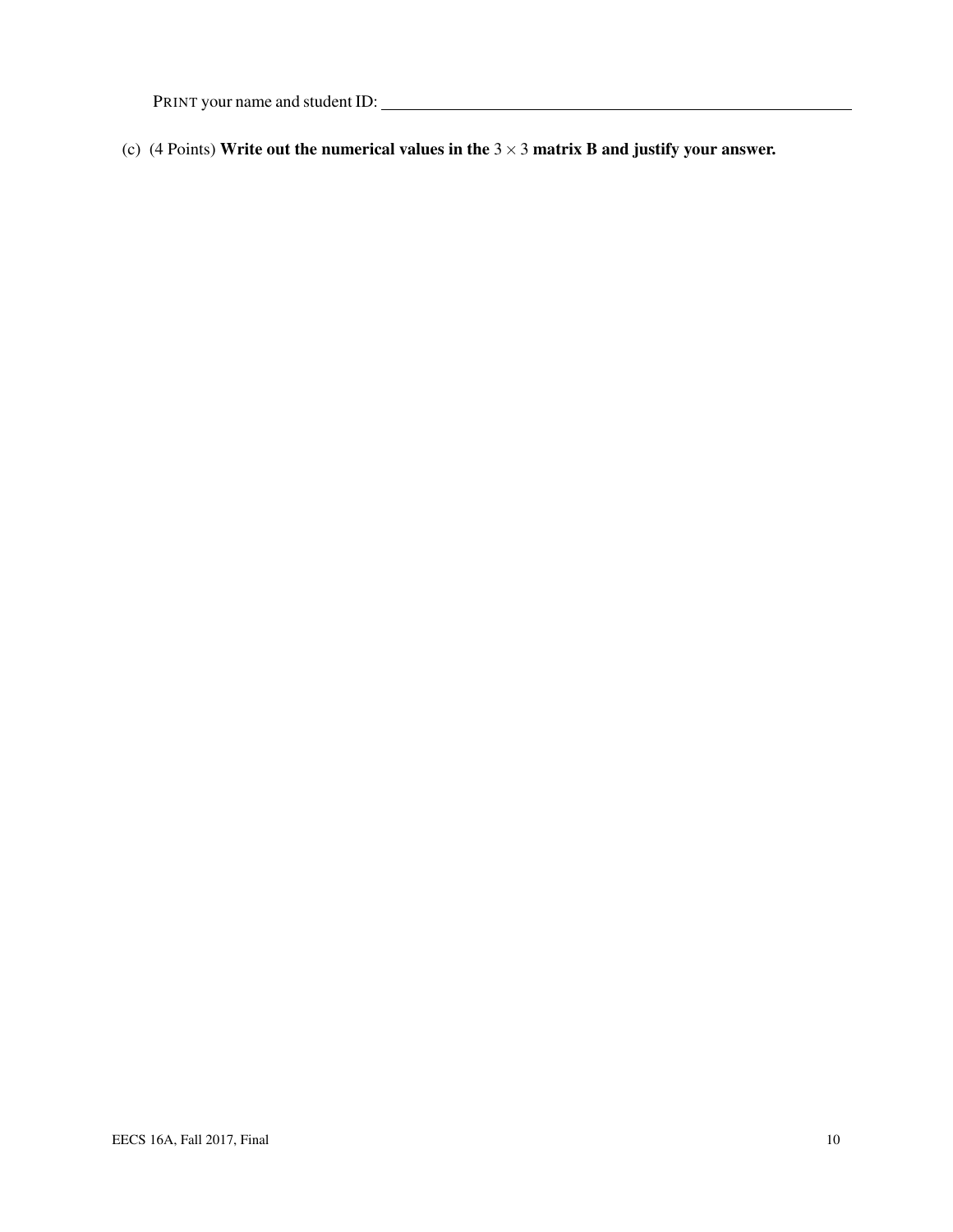#### 7. Measuring Currents (14 Points)

Your friends Elad and Anant, pleased with your help on Midterm 2, are working in lab and have another problem they need your help with. They found a current source in an unmarked box but have no idea what current it outputs.

Elad decided to attach 3 known resistors with varying values to the terminals of the current source and recorded the resistance and voltage across each resistor in the table below.

| <b>Resistor</b> | Resistance | <b>Voltage</b> |  |  |
|-----------------|------------|----------------|--|--|
| $R_1$           | 1 O.       | 5 V            |  |  |
| $R_2$           | $3\Omega$  | 15V            |  |  |
| R٦              | $5\Omega$  | 16 V           |  |  |

Below is the circuit he and Anant created.



(a) (6 Points) Anant thinks that there must have been some noise in the measurements since they do not get the same current for every data point. Because of this, he and Elad would like you to use least squares to approximate the value of the current source *I* given their data. Setup this least squares problem in the format  $A\vec{x} = \vec{b} + \vec{e}$ , where  $\vec{e}$  is the error vector, then find the vector  $\vec{x}$  that minimizes the norm of  $\vec{e}$ .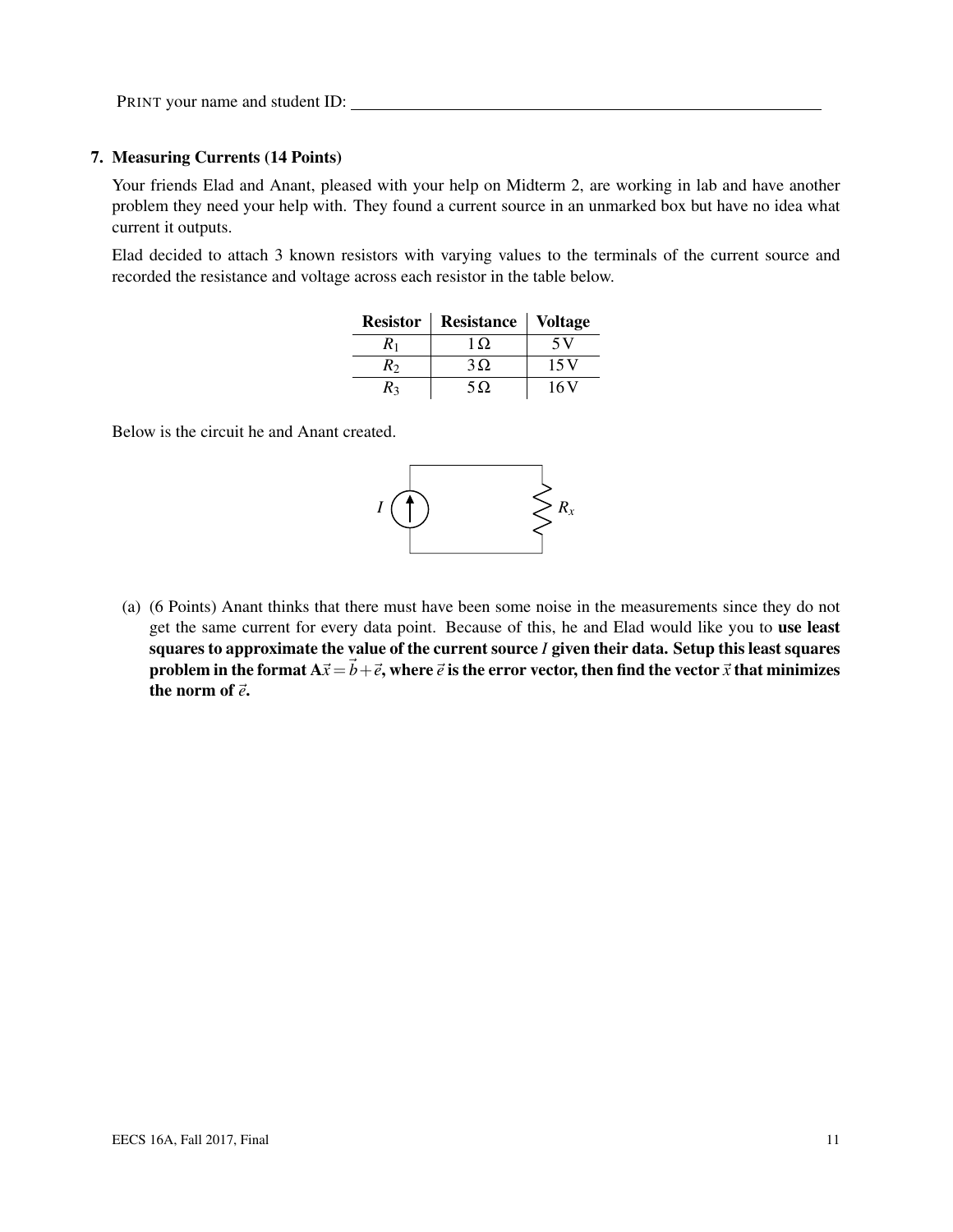(b) (8 Points) Anant and Elad repeat this procedure many times and find the variation in measured voltage for each resistor is different. This implies they should "trust" certain measurements more than others. Because of this, Anant constructs a diagonal matrix of weights W, where all of the weights (diagonal entries in the matrix) have non-zero values. They would now like to find the vector  $\vec{x}$  that minimizes the weighted error  $\vec{e}_w = \mathbf{W}\vec{e}$ . This amounts to solving the following optimization problem

$$
\min_{\vec{x}}||\mathbf{W}(\mathbf{A}\vec{x}-\vec{b})||
$$

In terms of W, A, and  $\vec{b}$  find the vector  $\vec{x}$  that minimizes the norm of  $\vec{e}_w$ . Do not plug in any values for A, W, or  $\vec{b}$  - i.e. your result should be symbolic. Do not use calculus in your solution.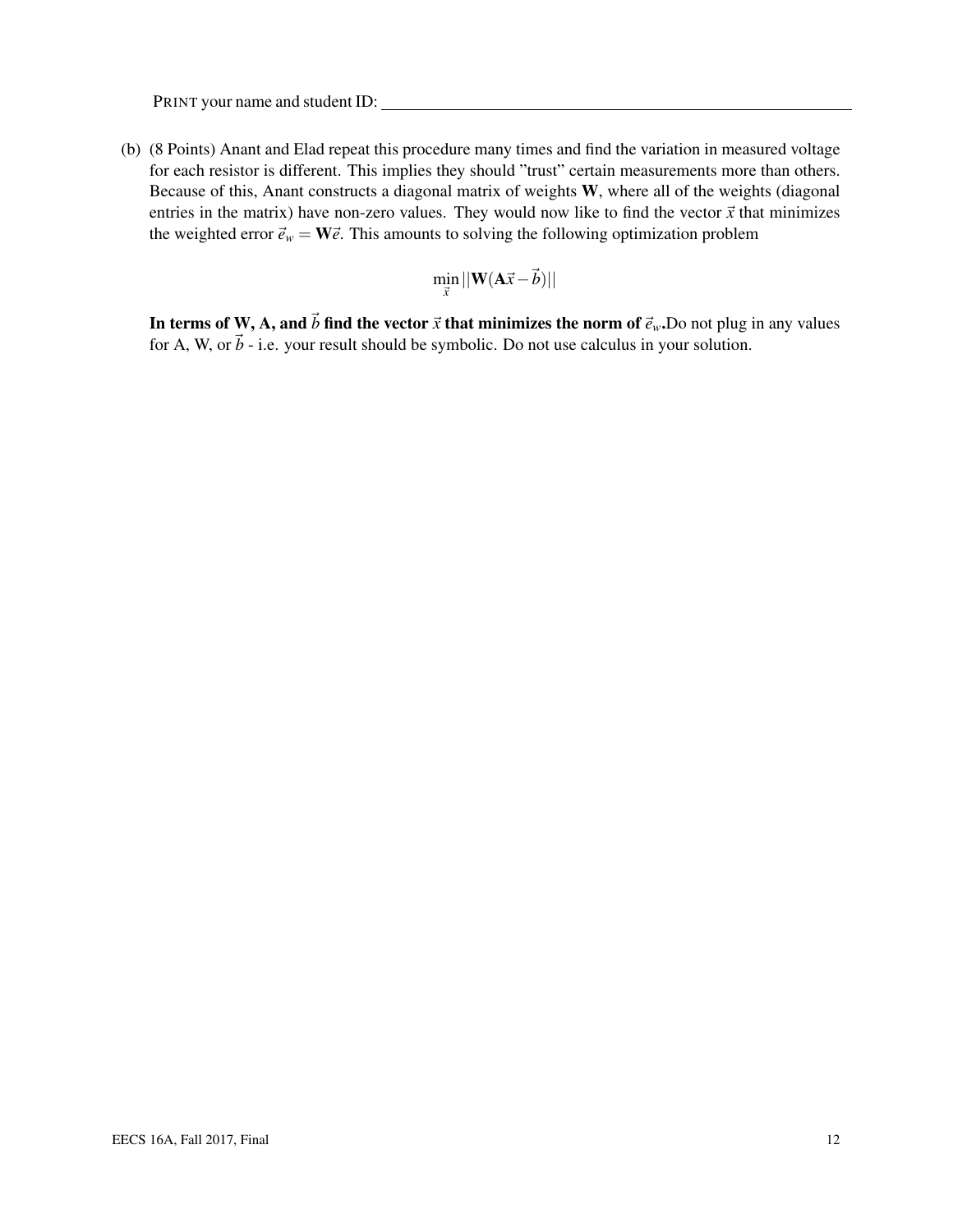#### 8. IoT4eva version  $\infty$  (18 Points)

IoT4eva is working on their newest device, and in order to meet their form factor targets, they end up putting a cable in between the power module (that includes a simplified version of the votlage regulator you designed previously) and their electronics. This cable has substantial resistance associated with it, and the resulting circuit model is shown below. Throught this problem, you may assume the rails of the op amp are sufficiently large in magnitude to not affect the operation of the circuit.



(a) (4 Points) The goal of the linear regulator is to provide a constant voltage across the *R*load resistance (which models the electronics) independent of the value of  $R_{load}$ . As a function  $R_{load}$ , for the circuit shown above, what will be the value of  $V_{load}$ ?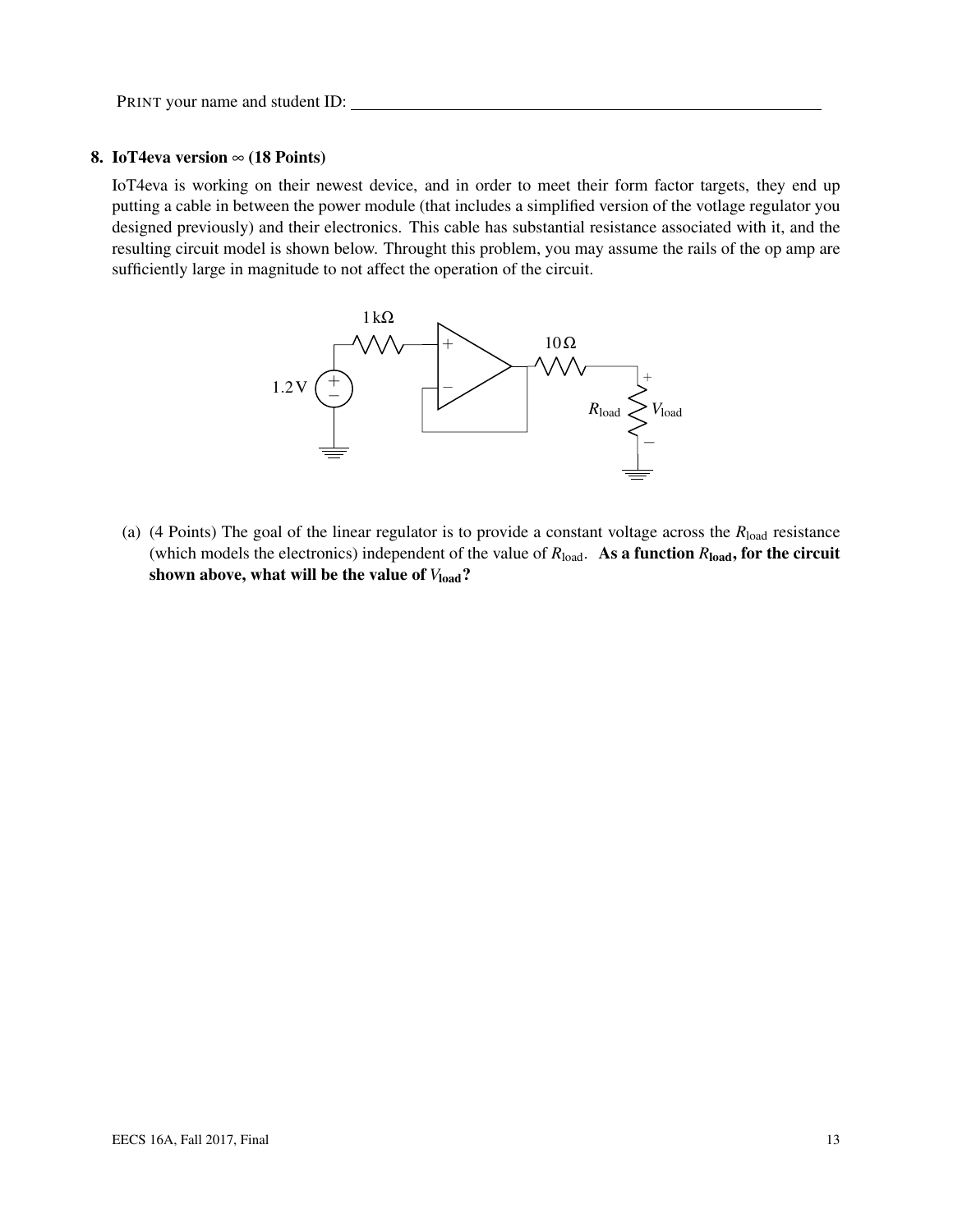(b) (4 Points) One of your coleagues starts exploring the use of a "UCBMFET" device (which has three terminals) to try and improve the situation. The circuit model for a UCBMFET is shown below inside the dotted lines. For the circuit shown below, what is the value of *i*out as a function of *R*load, *V<sup>c</sup>* and *gm*?

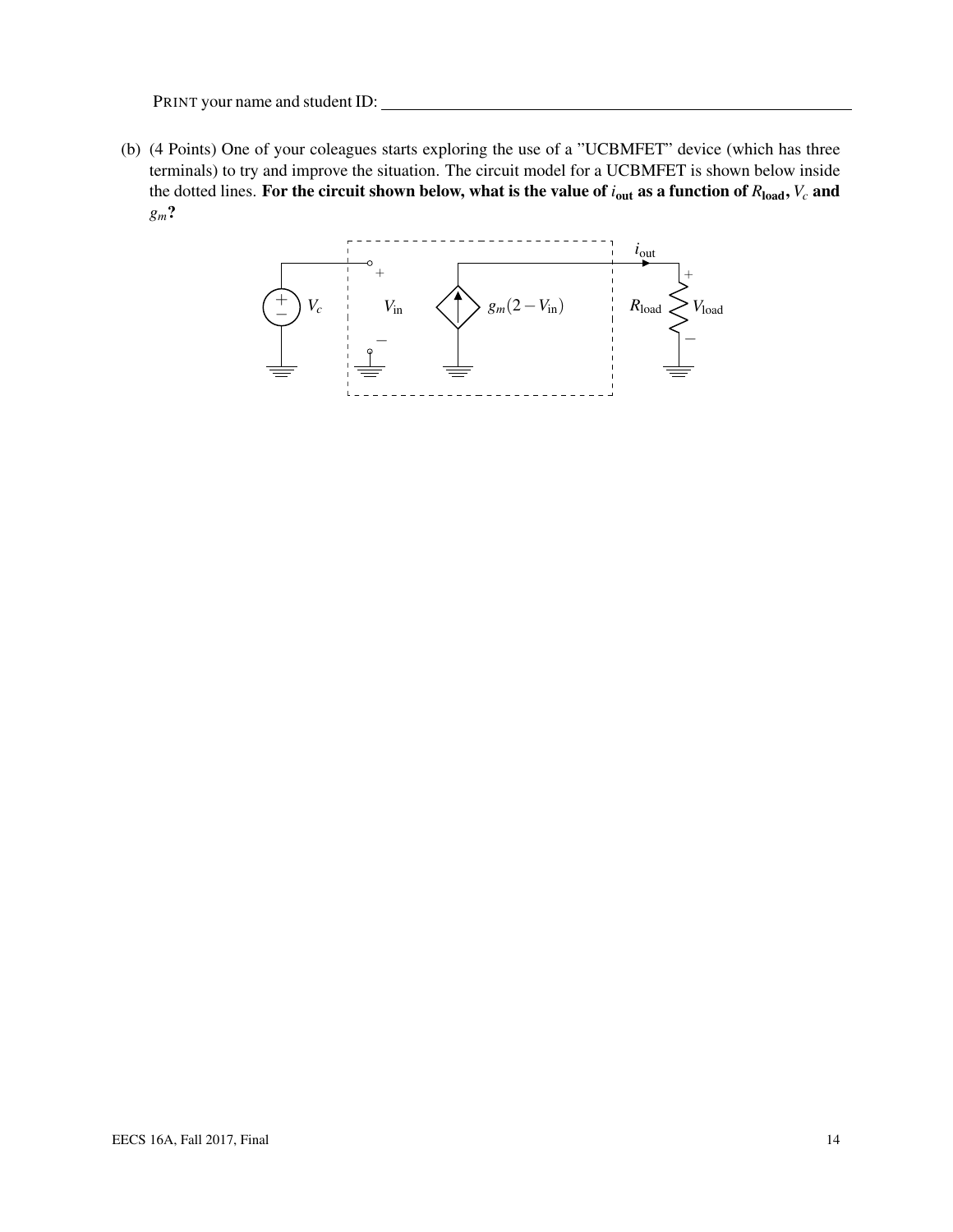(c) (10 Points) Another one of your colleagues thinks they can achieve a constant voltage across *R*load by combining the UCBMFET (placed on the same side of the cable as the electronics) with a modified version of the original regulator circuit. Your colleague started the design and came up with the incomplete circuit shown below.

Recalling that your goal is to design a circuit that will produce a constant voltage across  $R_{load}$  (where that voltage does not depend on the resistance of  $R_{load}$ ), complete the circuit shown below by adding in a single wire that connnects one of the nodes to the second input terminal of the op-amp, and fill in the boxes to indicate which of the op-amp inputs is positive  $(+)$  and which is negative  $(-)$ . What is the voltage that your circuit would then produce across  $R_{load}$ ?

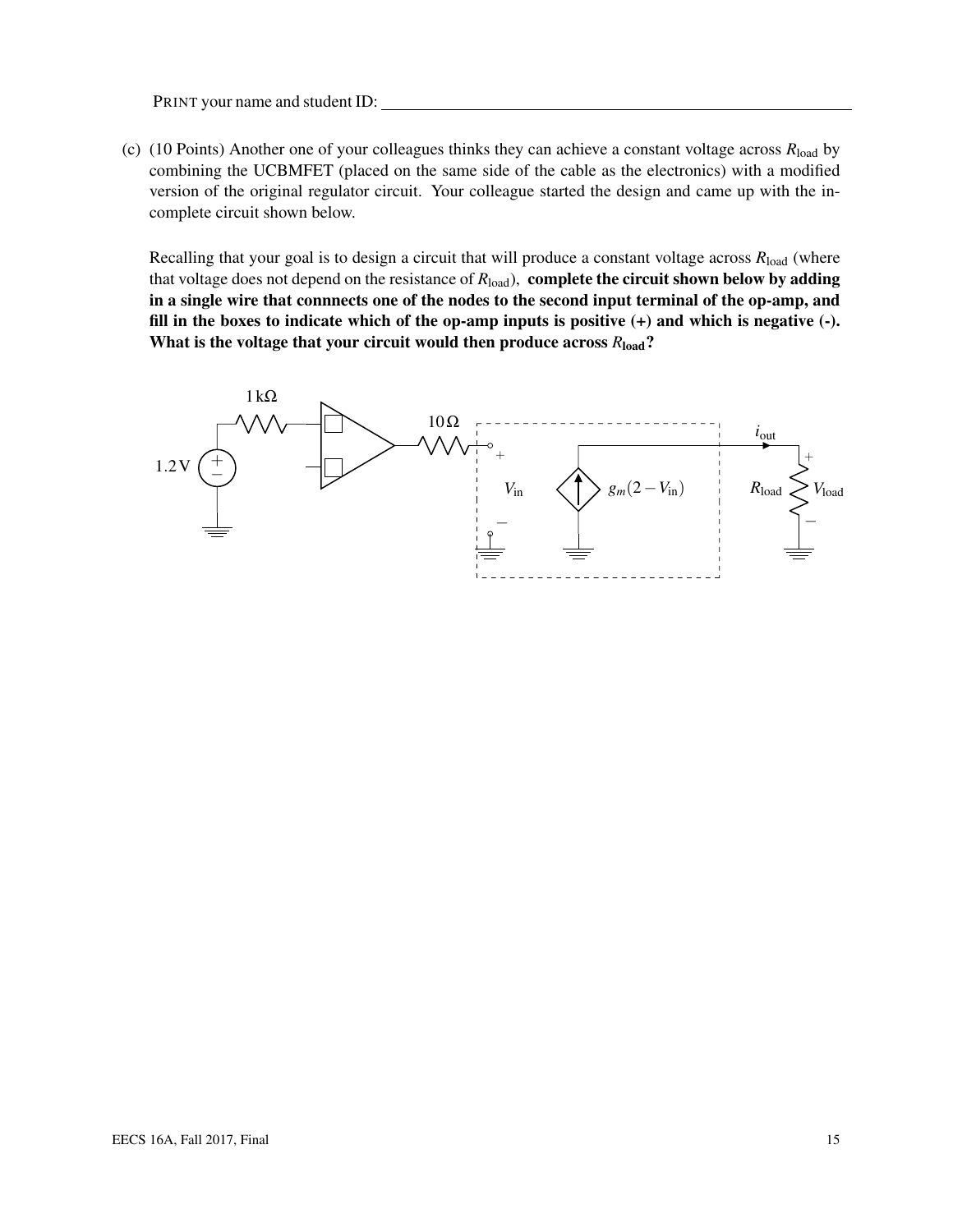Extra page for scratchwork.

If you want any work on this page to be graded, please refer to this page on the problem's main page.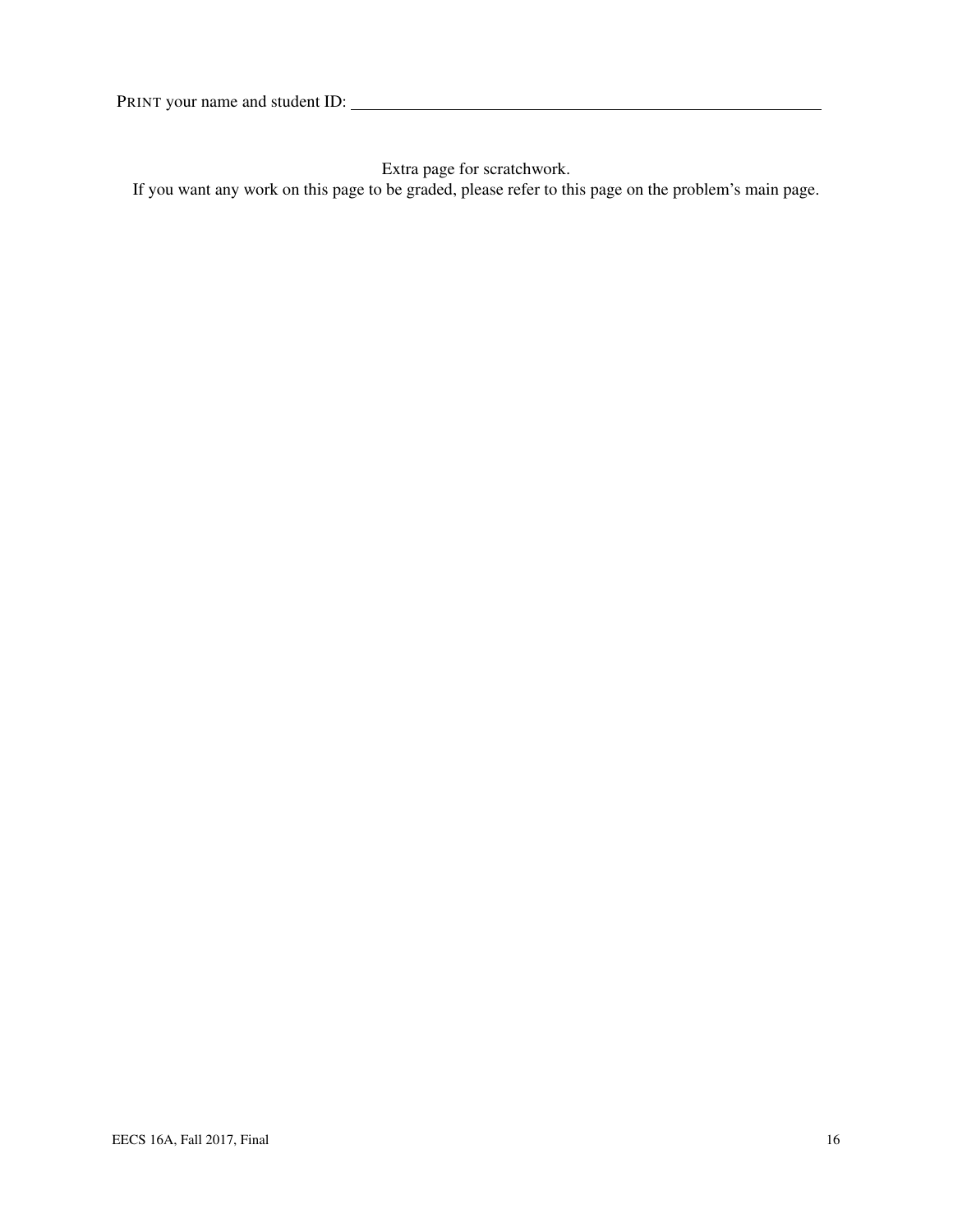#### 9. STOMP Imaging (14 Points)

In the imaging lab, we projected masks onto objects and measured reflected light to create a single pixel camera. To image a  $30 \times 40$  image, we created 1200 masks and took 1200 measurements.

We are going to image objects using a smaller set of masks, in this case, only 600 masks. Let the matrix M be the  $600 \times 1200$  matrix of masks, where every mask is a row. Let the vector  $\vec{i}$  of length 1200 represent the image and the vector  $\vec{b}$  of length 600 represent what we measure after applying the masks. Concisely,

$$
\vec{b} = \mathbf{M}\vec{i}
$$

Assume that we have constructed the mask matrix  $M$  such that its columns are approximately orthogonal and have norm *N*. That is, if  $\vec{v}_i$  and  $\vec{v}_j$  are columns of **M**, then  $\langle \vec{v}_i, \vec{v}_j \rangle \le \varepsilon$  for some small  $\varepsilon$  when  $i \ne j$ . Furthermore, for all *i*,  $\langle \vec{v}_i, \vec{v}_i \rangle = N^2$ .

(a) (3 Points) Because the number of pixels (1200) is greater than the number of masks (600), is it possible that multiple distinct images,  $\vec{i}$ , give you the same measurements,  $\vec{b}$ ? Justify your answer.

(b) (3 Points) Let the  $\vec{m}_j$  be the *j*'th column of the matrix **M** and suppose the image contained only one pixel with magnitude  $\alpha$ , i.e. the entries in  $\vec{i}$  are 0 everywhere except for entry *k* which has value  $\alpha$ . For this  $\vec{i}$ , find the vector  $\vec{b}$  in terms of the columns of the matrix M.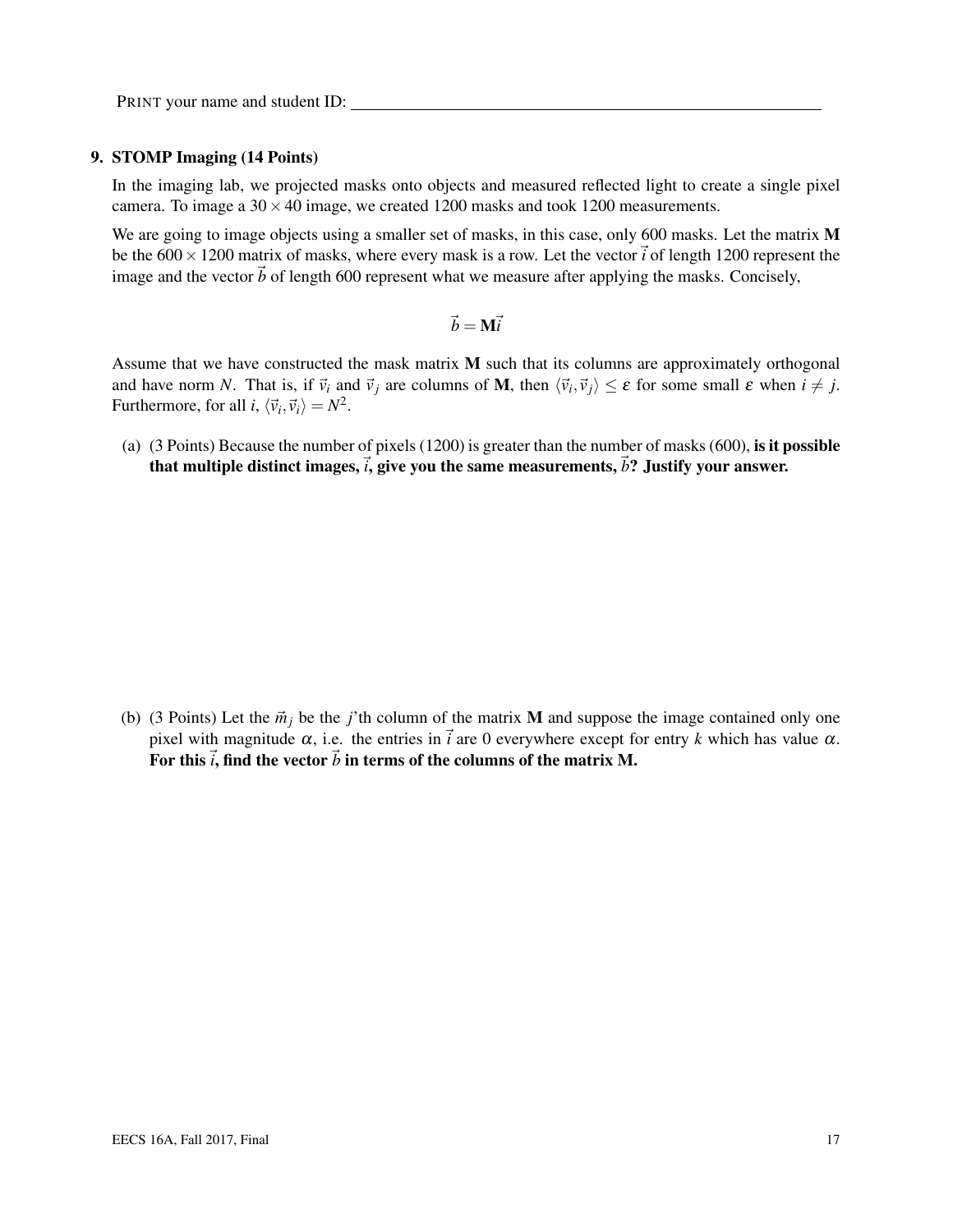(c) (3 Points) If you know that the image contains only one pixel at entry  $k$ , show that the inner product  $\langle \vec{m}_i, \vec{b} \rangle$  is maximized at  $i = k$ 

(d) (5 Points) Now suppose there are mutliple pixels in the image, however the image is sparse. Using OMP, we could find which pixels were contained in the image. However, we would like to image faster, and so at every iteration of OMP, rather than picking the column of M with the largest inner product, we will pick all columns of M which have inner products greater than some threshold  $y_{\text{magic}}$ . This procedure is known as Stagewise OMP or STOMP.

Suppose that we run STOMP, selecting more than one pixel at each iteration. During the first 3 iterations, we find 13 pixels (1st iteration), 17 pixels (2nd iteration), and 4 pixels (3rd iteration). Recall that in the OMP procedure, we compute the projection  $A(A^T A)^{-1} A^T \vec{b}$  at every iteration so that we can compute the residual  $\vec{b}$ . At each of the first 3 iterations what is the size of the A matrix? What do the columns of A represent?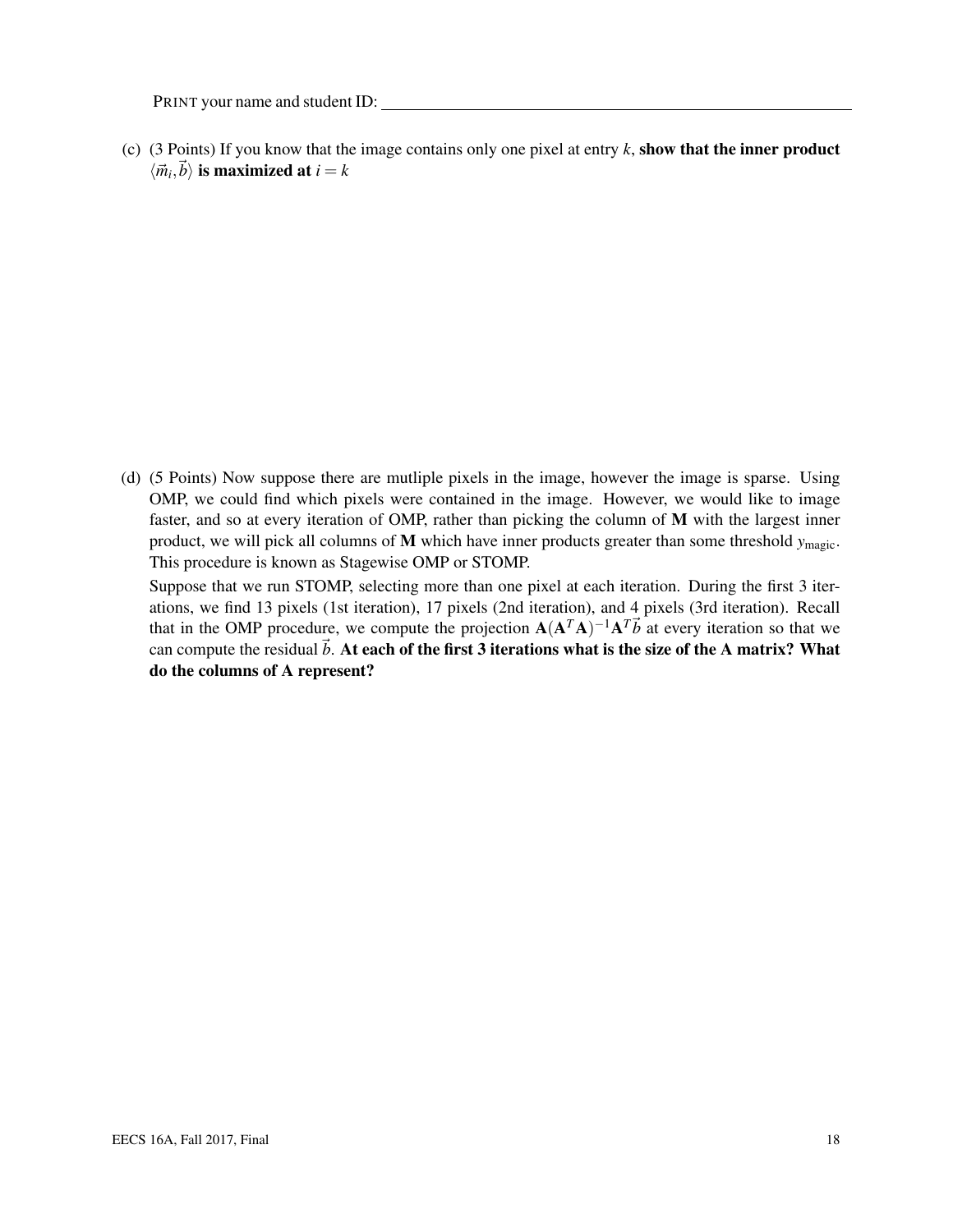Extra page for scratchwork.

If you want any work on this page to be graded, please refer to this page on the problem's main page.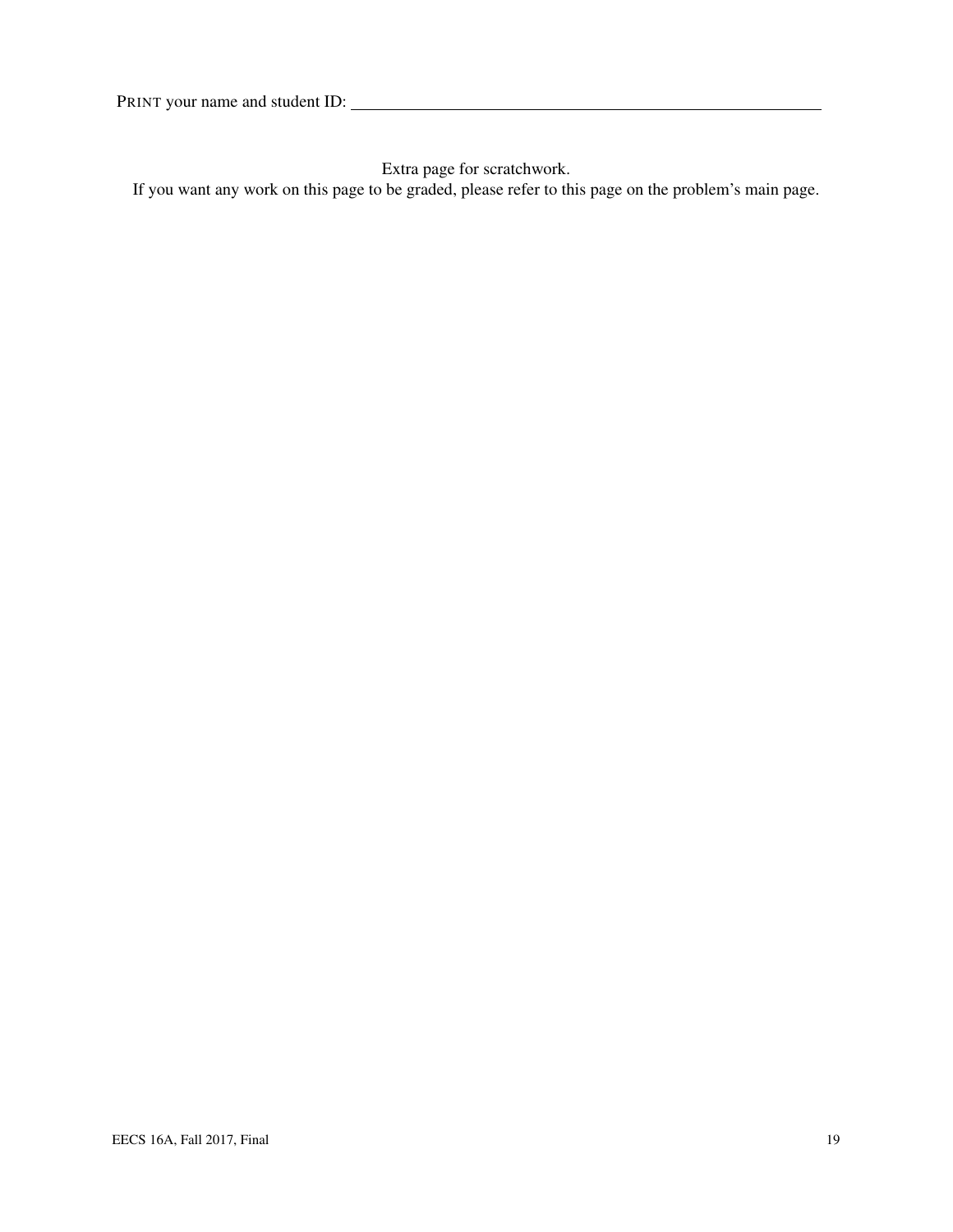#### 10. Message Received! (14 Points)

Pat and Lucy are aspiring freshmen taking EE16A. They both live on opposite sides of Unit 2, but they want to communicate with each other. Worried about eavesdropping on WiFi or cellular data, they come up with a secure communcation scheme using Gold codes.

Lucy devises a Gold code  $\vec{c}_p$  that has some unique properties and shares it with Pat. The Gold code is a sequence of +1 or −1 of length *N*. In order to send Pat a message, Lucy multiplies the Gold code  $\vec{c}_p$  by a number *x*, and transmits  $x\vec{c}_p$ . Pat and Lucy want to communicate in binary, so *x* only takes the value +1 or −1.

Lucy designed the Gold codes such that the sum of the entries in  $\vec{c}_p$  is equal to zero (i.e. the code has a mean of zero). Furthermore, the autocorrelation of the code  $\vec{c}_p$  is 1 for no time shift and has magnitude less than or equal to 0.1 for all other time shifts. Recall that  $\vec{c}_p^{(k)}$  denotes that the vector  $\vec{c}_p$  is circularly shifted by *k* and that  $\vec{c}_p[n]$  denotes the *n*'th entry in the vector  $\vec{c}_p$ . These properties are expressed mathematically below.

$$
\frac{1}{N} \sum_{n=0}^{N-1} \vec{c}_p[n] = 0 \qquad \qquad \frac{1}{N} \left| \left\langle \vec{c}_p, \vec{c}_p^{(k)} \right\rangle \right| = 1 \text{ if } k = 0 \qquad \qquad \frac{1}{N} \left| \left\langle \vec{c}_p, \vec{c}_p^{(k)} \right\rangle \right| \le 0.1 \text{ if } k \ne 0
$$

Pat made a receiver whose output  $\hat{x}$  should be equal to Lucy's messages. Throughout this problem, we will assume that Pat's receiver is synchronized with Lucy's transmission, that is when Lucy transmits  $x * \vec{c}_p$ , Pat also receives  $\vec{r} = x * \vec{c}_p$  (i.e. no shift). Pat's receiver performs the inner product between the received signal,  $\vec{r}$ , and  $\vec{c}_p$  to generate *y*. If *y* is greater than 0,  $\hat{x} = 1$ , and Pat knows Lucy was trying to send a +1. If *y* is less than 0,  $\hat{x} = -1$ , and Pat knows Lucy was trying to send a −1. The properties of Pat's receiver are summarized below.

| Received Signal           | Inner Product                            | Receiver Output                                                                        |  |  |
|---------------------------|------------------------------------------|----------------------------------------------------------------------------------------|--|--|
| $\vec{r} = x * \vec{c}_p$ | $y = \langle \vec{r}, \vec{c}_p \rangle$ | $\hat{x} = \begin{cases} +1, & \text{if } y > 0 \\ -1, & \text{if } y < 0 \end{cases}$ |  |  |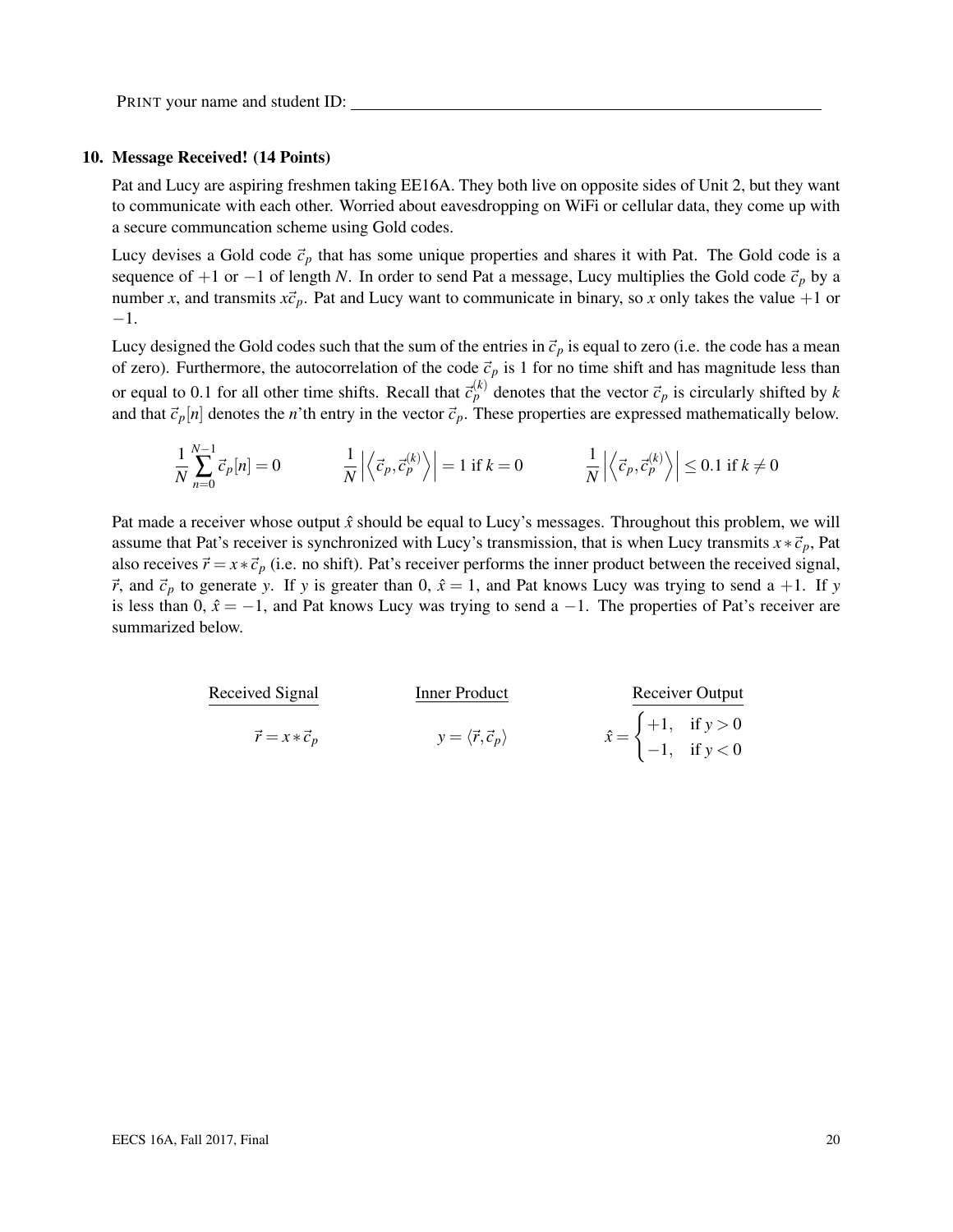(a) (6 Points) While Lucy and Pat are happily enjoying their secure chatting, Professor Miki Lustig starts operating his ham radio. Pat now starts picking up both Lucy's signal and Miki's signal. The input to Pat's receiver can be modeled as a sum of Lucy's signal  $\vec{c}_p$  and Miki's interference signal  $\vec{i}$ , i.e.,  $\vec{r} = x * \vec{c}_p + \vec{i}$ . We further assume that Miki's signal is constant during one period of the Gold code, so  $\vec{i}[n] = T$  for all *n* and some real number *T*. Will Pat still be able to recover Lucy's messages? Justify your answer

Hint: Recall that Lucy's Gold codes have a mean of 0, that is

$$
\frac{1}{N}\sum_{n=0}^{N-1} \vec{c}_p[n] = 0
$$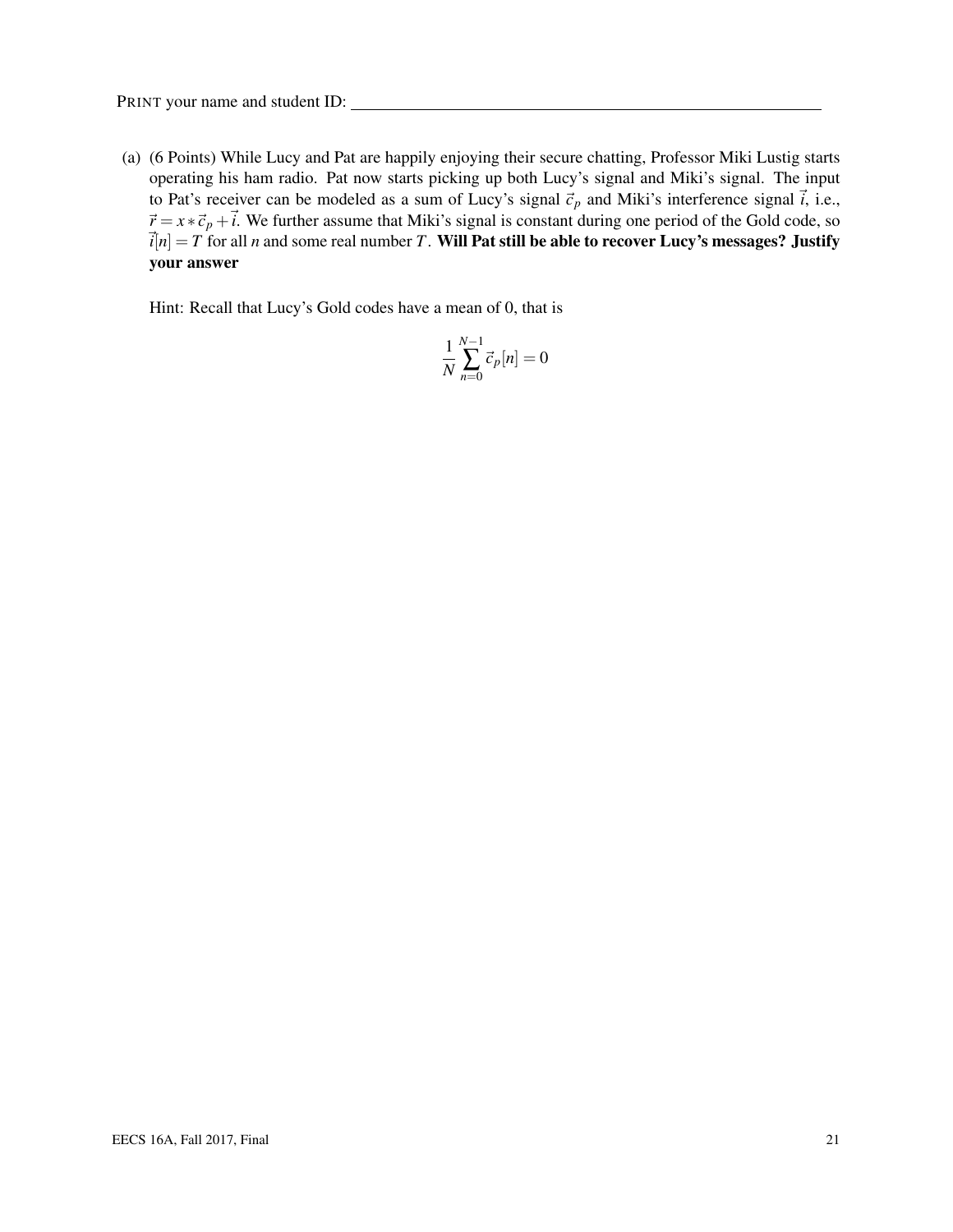(b) (8 Points) An Alien spaceship lands in Oakland and Lucy and Pat's transmissions are reflecting off this spaceship. This results in two paths for the signal from Lucy to Pat, as shown in Figure [10.1.](#page-21-0)



Figure 10.1: Two paths from Lucy to Pat

<span id="page-21-0"></span>Path 1 is the same as in part (a). Path 2 is a reflected path that causes another copy of the signal to arrive at a delay  $\ell$  with strength  $\beta$ . With these two paths, the input to Pat's receiver  $\vec{r}$  is given below. We assume here that the delay *l* is less than one period of the Gold codes, i.e.  $0 \le \ell \le N$ .

$$
\vec{r} = x * \vec{c}_p + \beta * x * \vec{c}_p^{(l)}
$$

What is the largest value of  $\beta$  for which Pat's receiver can still correctly recover Lucy's message (i.e.,  $\hat{x} = x$ )? Hint: Recall that the inner product of Lucy's Gold Code with a shifted version of itself has an absolute value less that or equal to 0.1. That is:

$$
\frac{1}{N} \left| \left\langle \vec{c}_p, \vec{c}_p^{(k)} \right\rangle \right| = 1 \text{ if } k = 0
$$
  

$$
\frac{1}{N} \left| \left\langle \vec{c}_p, \vec{c}_p^{(k)} \right\rangle \right| \le 0.1 \text{ if } k \neq 0
$$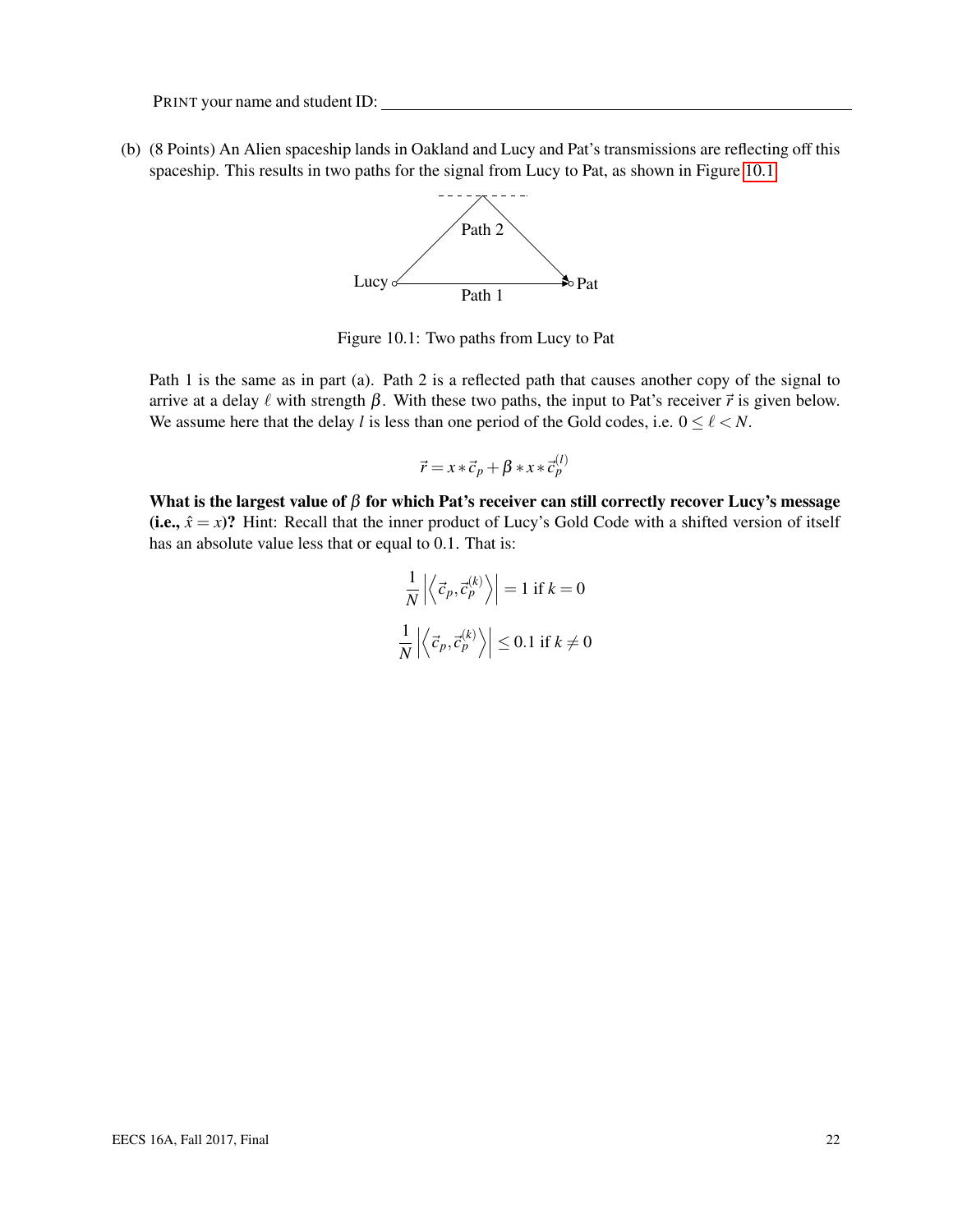Doodle page!

Draw us something if you want or give us suggestions, compliments, or complaints. You can also use this page to report anything suspicious that you might have noticed.